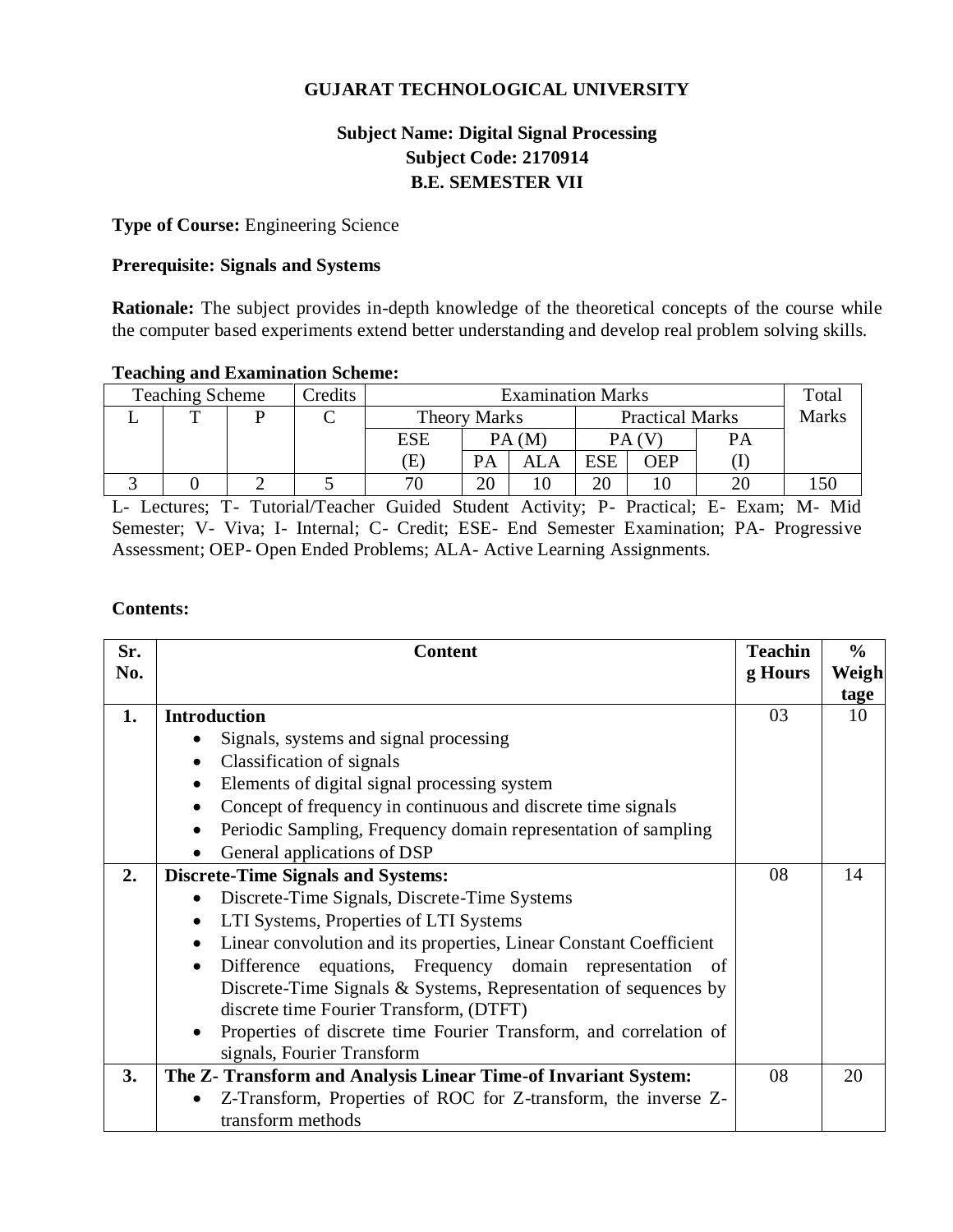|                  | Z- transforms properties, Analysis of LTI systems in time domain            |    |                |
|------------------|-----------------------------------------------------------------------------|----|----------------|
|                  | and stability considerations.                                               |    |                |
|                  | Frequency response of LTI system, System functions for systems              |    |                |
|                  | with linear constant-coefficient                                            |    |                |
|                  | Difference equations, Freq. response of rational system functions           |    |                |
|                  | relationship between magnitude & phase                                      |    |                |
|                  | All pass systems, inverse systems.                                          |    |                |
|                  | Minimum/Maximum phase systems, systems with linear phase.                   |    |                |
| $\overline{4}$ . | <b>Structures for Discrete Time Systems:</b>                                | 03 | $\overline{7}$ |
|                  | Block Diagram and signal flow diagram representations of Linear             |    |                |
|                  | Constant-Coefficient.                                                       |    |                |
|                  | Difference equations, Basic Structures of IIR Systems                       |    |                |
|                  | Transposed forms, Direct and cascade form Structures for FIR                |    |                |
|                  | Systems, Effects of Co-efficient quantization.                              |    |                |
| 5.               | <b>Filter Design Techniques:</b>                                            | 07 | 21             |
|                  | Design of Discrete-Time IIR filters from Continuous-Time filters            |    |                |
|                  | Approximation by derivatives, Impulse invariance and Bilinear<br>$\bullet$  |    |                |
|                  | <b>Transformation methods</b>                                               |    |                |
|                  | Design of FIR filters by windowing techniques<br>$\bullet$                  |    |                |
|                  | Illustrative design examples of IIR and filters.<br>$\bullet$               |    |                |
| 6.               | <b>Discrete-Fourier Transform:</b>                                          | 04 | 7              |
|                  | Representation of Periodic sequences: The discrete Fourier Series           |    |                |
|                  | and its                                                                     |    |                |
|                  | Properties, Fourier Transform of Periodic Signals, Sampling the             |    |                |
|                  | Fourier Transform, The Discrete-Fourier Transform, Properties of            |    |                |
|                  | <b>DFT</b>                                                                  |    |                |
|                  | Linear Convolution using DFT                                                |    |                |
| 7.               | <b>Fast Fourier Transform:</b>                                              | 03 | 7              |
|                  | Computational complexity of direct Computation of DFT                       |    |                |
|                  | DIT-FFT algorithm, DIF-FFT algorithm                                        |    |                |
|                  | Comparison between DIT and DIF algorithm<br>$\bullet$                       |    |                |
|                  | <b>DSP Processors:</b>                                                      | 06 | 14             |
|                  | Introduction to Fixed point Digital Signal Processors<br>$\bullet$          |    |                |
|                  | TMS320C2000 series DSP- Architecture, central processing unit,<br>$\bullet$ |    |                |
|                  | program control, programming issues, system issues, applications            |    |                |
|                  | Introduction to floating point Digital Signal Processors                    |    |                |

# **Suggested Specification table with Marks (Theory):**

| <b>Distribution of Theory Marks (Revised Bloom's Taxonomy)</b> |                                 |                               |                           |                            |  |  |
|----------------------------------------------------------------|---------------------------------|-------------------------------|---------------------------|----------------------------|--|--|
| Remembrance<br><b>R</b> Level                                  | Understanding<br><b>U</b> Level | Application<br><b>A</b> Level | Analyse<br><b>N</b> Level | Evaluate<br><b>E</b> Level |  |  |
| 20%                                                            | 30%                             | 20%                           | 10%                       | 20%                        |  |  |

Note: This specification table shall be treated as a general guideline for students and teachers. The actual distribution of marks in the question paper may vary slightly from above table.

## **Course Outcome:**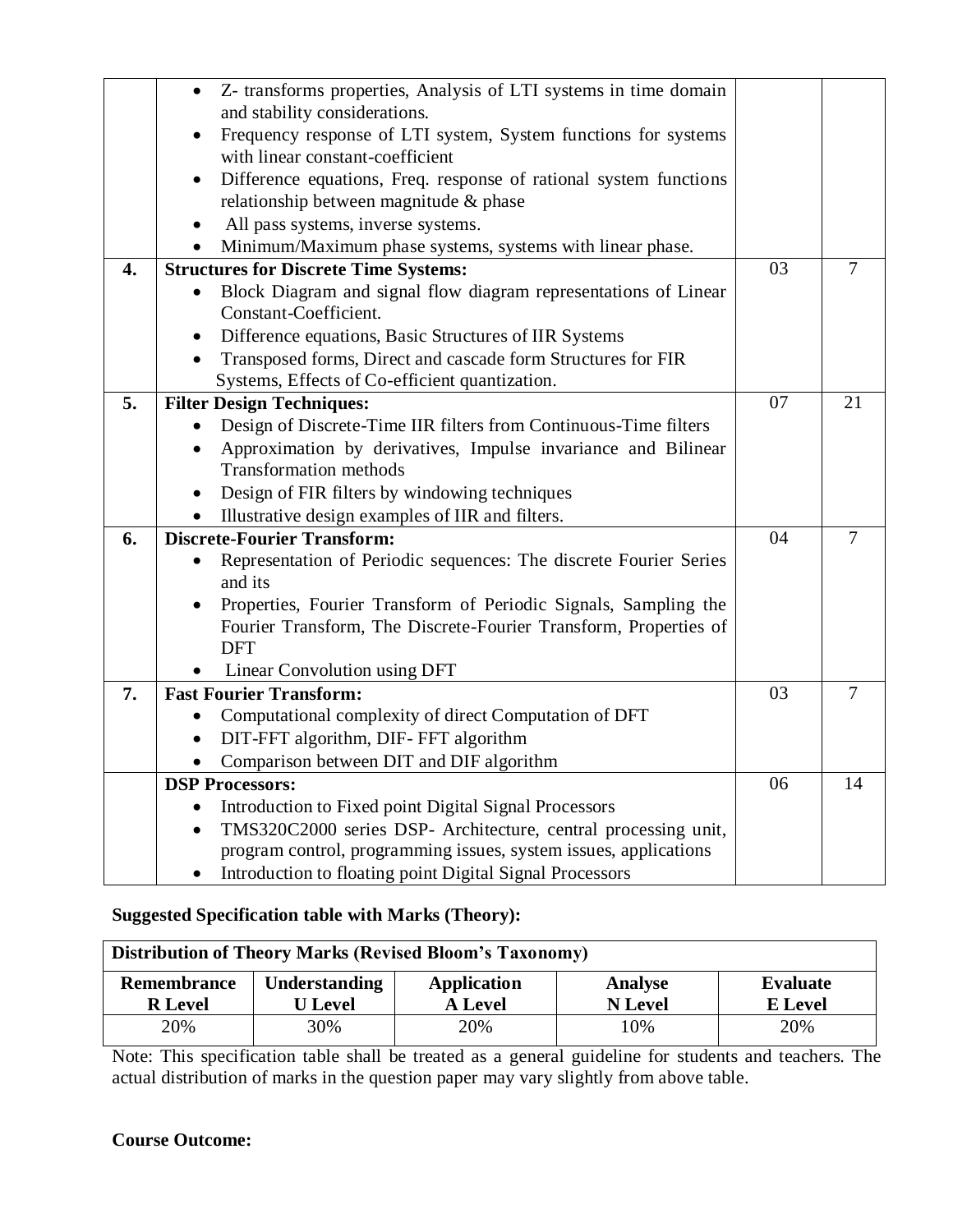The theory should be taught and practical should be carried out in such a manner that students are able to acquire different learning outcomes in cognitive, psychomotor and affective domain to demonstrate following course outcomes.

After learning the course the students should be able to:

- 1. Understands the fundamentals, implementations and application of DSP.
- 2. Understand applications of z- transforms.
- 3. Design and analysis of the frequency response of discrete-time signals and systems.
- 4. Write programs related to various theories.
- 5. Understand the difference between fixed point and floating point digital signal processor and select them as per requirement of applications.
- 6. Understand architecture of a TMS320C2000 series digital signal processors.

## **Reference Books:**

- 1. "Digital Signal Processing: Principles, Algorithm & Application",4th edition, Proakis, Manolakis, Proakis, Manolakis, Pearson
- 2. "Digital Signal Processing", S.Salivahanan, McGraw Hill Education, 3rd edition
- 3. "Digital Signal Processing", Tarun Kumar, Oxford University Press
- 4. "Digital Signal Processors, Architectures, Implementations and Applications" by Sen M. Kuo, Pearson
- 5. "Digital Signal Processors, Architecture, programming and applications" by B. Venkatramani, M Bhaskar, Mc-Graw Hill

## **Laboratory Work:**

## **Directions for Laboratory work:**

- The list of experiments is given as a sample.
- Minimum 10 experiments should be carried out.
- At least one experiment should be selected from each group.
- Similar laboratory work fulfilling the objectives can also be considered.
- Each experiment should be simulated before verifying practically.
- As far as possible, **printed manual should be preferred** so that students can concentrate in laboratory experiments and related study.

## **LIST OF EXPERIMENTS:**

- 1. To generate discrete sequence using software tool.
- 2. To Perform Operation on Sequence using software tool.
- 3. To represent basic signals (Unit step, unit impulse, ramp, exponential, sine and cosine).
- 4. To develop program for discrete convolution.
- 5. To develop program for discrete correlation.
- 6. To understand stability test.
- 7. To Perform Z Transform and Inverse Z-Transform and to find Poles, Zeros and gain from a given Z-Transform using software tool.
- 8. To understand sampling theorem.
- 9. To design analog filter (low pass, band pass, band stop, high pass filter).
- 10. To design digital IIR filter (low pass, band pass, band stop, high pass filter).
- 11. To design FIR filter using windows technique.